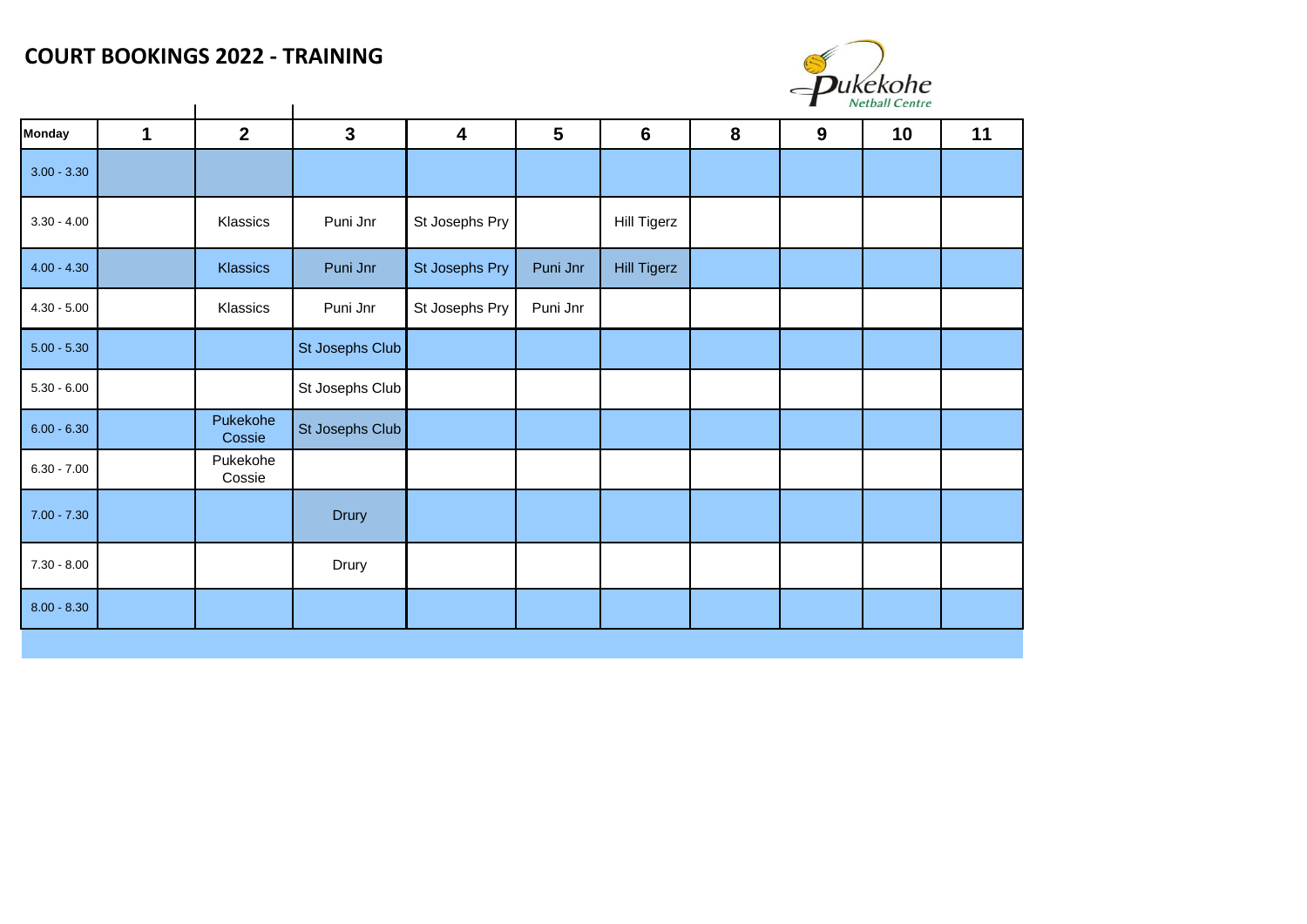| <b>Tuesday</b> |        | 2 <sup>1</sup> | $\overline{3}$ | 4                 | 5                           | $6\phantom{1}$ | 8 | 9                       | 10                | 11         | 1A |
|----------------|--------|----------------|----------------|-------------------|-----------------------------|----------------|---|-------------------------|-------------------|------------|----|
| $3.00 - 3.30$  |        |                |                |                   |                             |                |   |                         |                   |            |    |
| $3.30 - 4.00$  |        |                |                | <b>Hill Kitnz</b> |                             |                |   | <b>Hill</b><br>Caracelz |                   |            |    |
| $4.00 - 4.30$  | Fusion | <b>PCS</b>     | Fusion         | Hill Kitnz        | Pythons                     | <b>PCS</b>     |   | <b>Hill</b><br>Caracelz | Puni Jnr          | <b>PEN</b> |    |
| $4.30 - 5.00$  | Fusion | <b>PCS</b>     | Fusion         | <b>PEN</b>        | Pythons                     | <b>PCS</b>     |   | <b>Hill Kitnz</b>       | Puni Jnr          | <b>PEN</b> |    |
| $5.00 - 5.30$  | Fusion | <b>PCS</b>     | Fusion         | <b>PEN</b>        | Bombay                      | <b>PCS</b>     |   | Fusion                  |                   | <b>PEN</b> |    |
| $5.30 - 6.00$  | Fusion |                | Fusion         | <b>PEN</b>        | Bombay                      |                |   | Fusion                  | <b>Hill Pumaz</b> | <b>PEN</b> |    |
| $6.00 - 6.30$  | Fusion | Fusion         | Fusion         | <b>PEN</b>        | Bombay                      | Patumahoe      |   | Pythons 4               | <b>Hill Pumaz</b> | <b>PEN</b> |    |
| $6.30 - 7.00$  | Puni   | Fusion         | Mangatawhiri   | <b>PEN</b>        | Maramarua<br>$\overline{2}$ | Patumahoe      |   | Pythons 4               |                   | <b>PEN</b> |    |
| $7.00 - 7.30$  | Puni   | Fusion         | Mangatawhiri   | <b>PEN</b>        | Maramarua<br>$\overline{2}$ | Maramarua 3    |   |                         |                   |            |    |
| $7.30 - 8.00$  | Puni   | Maramarua 1    |                | Maramarua 3       |                             |                |   |                         |                   |            |    |
| $8.00 - 8.30$  |        | Maramarua 1    |                | Maramarua 3       |                             |                |   |                         |                   |            |    |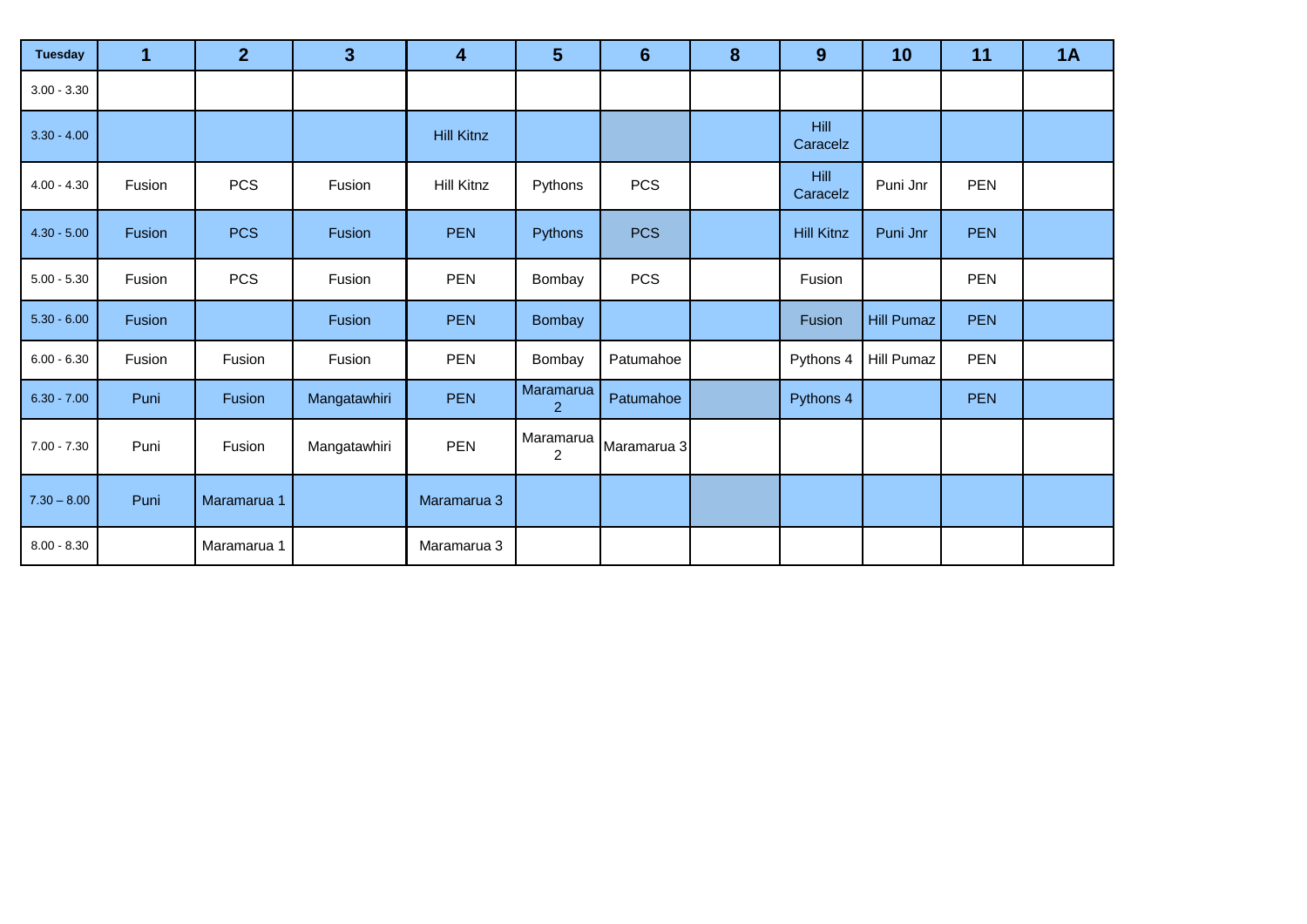| Wednesday     | 1                                | $\overline{2}$ | 3              | 4              | 5                   | $6\phantom{1}6$      | 8 | 9 | 10 | 11                           |
|---------------|----------------------------------|----------------|----------------|----------------|---------------------|----------------------|---|---|----|------------------------------|
| $3.00 - 3.30$ |                                  |                |                |                |                     |                      |   |   |    |                              |
| $3.30 - 4.00$ |                                  | St Josephs Pry | St Josephs Pry | St Josephs Pry | <b>Hill Servalz</b> |                      |   |   |    | St Josephs<br>Primary        |
| $4.00 - 4.30$ | <b>Hill Leopardz</b>             | St Josephs Pry | St Josephs Pry | St Josephs Pry | <b>Hill Servalz</b> | <b>Hill Pantherz</b> |   |   |    | St Josephs<br>Primary        |
| $4.30 - 5.00$ | Hill Leopardz                    | St Josephs Pry | St Josephs Pry | St Josephs Pry | Whitestar           | <b>Hill Pantherz</b> |   |   |    |                              |
| $5.00 - 5.30$ | <b>Reserved for Rep Training</b> |                |                |                | Whitestar           |                      |   |   |    | Hill<br>Persianz             |
| $5.30 - 6.00$ |                                  |                |                | Patumahoe      | Patumahoe           | Patumahoe            |   |   |    | Hill<br>Persianz             |
| $6.00 - 6.30$ |                                  |                |                | Patumahoe      | Patumahoe           | Patumahoe            |   |   |    |                              |
| $6.30 - 7.00$ |                                  |                |                | Patumahoe      | Patumahoe           | Patumahoe            |   |   |    | St Josephs<br>Margies        |
| $7.00 - 7.30$ |                                  |                |                | Whitestar      |                     | Patumahoe            |   |   |    | St Josephs<br><b>Margies</b> |
| $7.30 - 8.00$ |                                  |                |                | Whitestar      | Whitestar           |                      |   |   |    |                              |
| $8.00 - 8.30$ |                                  |                |                |                | Whitestar           |                      |   |   |    |                              |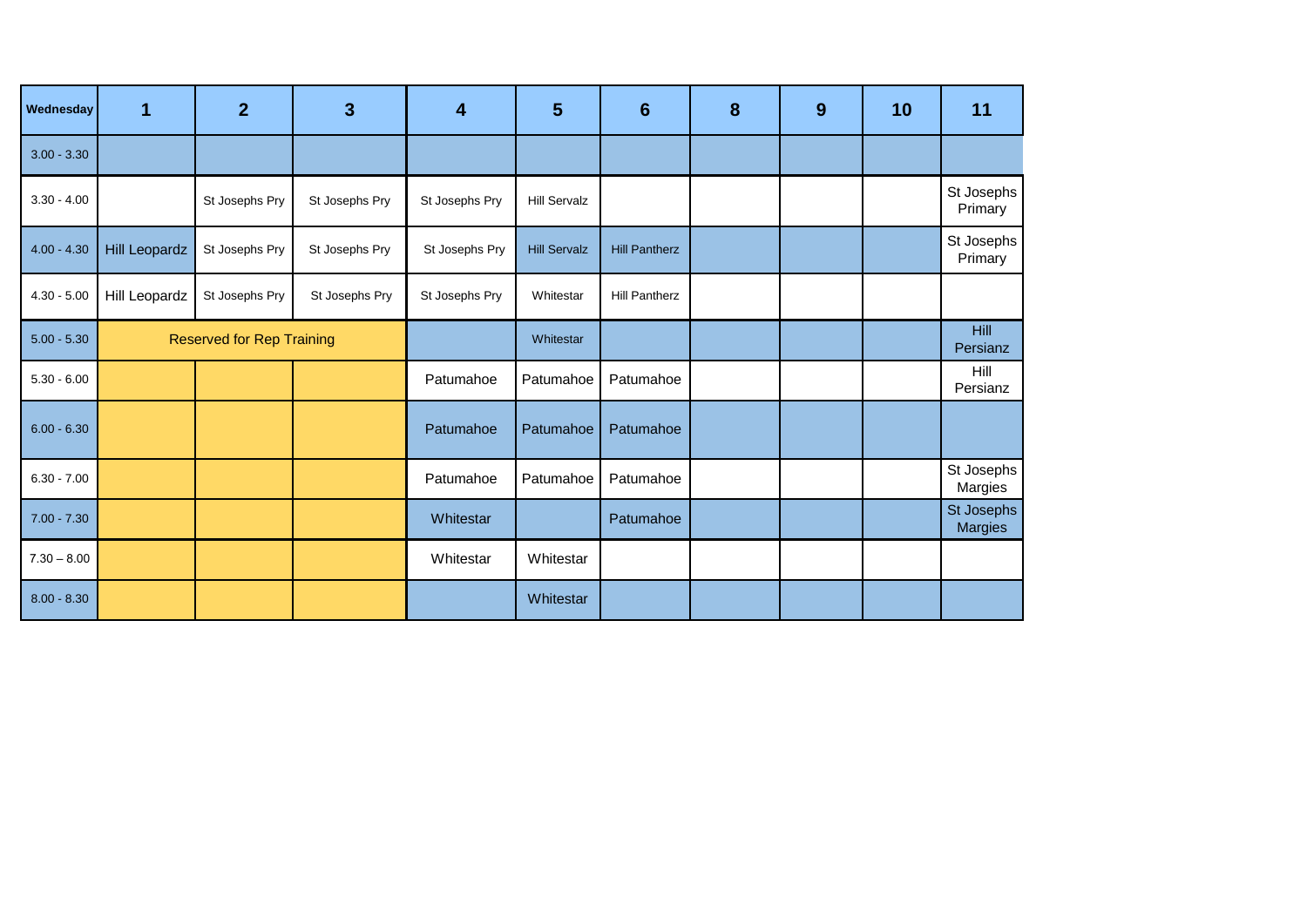| <b>Thursday</b> | 1               | $\mathbf{2}$ | 3 <sup>5</sup>     | 4            | 5               | $6\phantom{1}6$ | 8                   | 9      | 10                | 11         | 1A                  |
|-----------------|-----------------|--------------|--------------------|--------------|-----------------|-----------------|---------------------|--------|-------------------|------------|---------------------|
| $3.00 - 3.30$   |                 |              |                    |              |                 |                 |                     |        |                   |            |                     |
| $3.30 - 4.00$   | <b>Klassics</b> | Puni Jnr     |                    |              | <b>Buckland</b> | <b>Buckland</b> |                     |        |                   |            | <b>Hill Bengalz</b> |
| $4.00 - 4.30$   | Klassics        | Fusion       | Fusion             | <b>PEN</b>   | <b>Buckland</b> | <b>Buckland</b> | <b>Hill Cougarz</b> | Fusion | <b>Hill Lionz</b> | PEN        | <b>Hill Bengalz</b> |
| $4.30 - 5.00$   | <b>Klassics</b> | Fusion       | Fusion             | <b>PEN</b>   | <b>Buckland</b> |                 | <b>Hill Cougarz</b> | Fusion | <b>Hill Lionz</b> | <b>PEN</b> | <b>Bombay</b>       |
| $5.00 - 5.30$   | Fusion          | Fusion       | Fusion             | <b>PEN</b>   | <b>Buckland</b> |                 | Pythons 6           | Fusion |                   | <b>PEN</b> | Bombay              |
| $5.30 - 6.00$   | Fusion          | Fusion       | Fusion             | <b>PEN</b>   | Whitestar       | Tuakau          | Pythons 6           | Fusion | <b>Bombay</b>     | <b>PEN</b> |                     |
| $6.00 - 6.30$   | Fusion          | Fusion       | Fusion             | <b>PEN</b>   | Whitestar       | Tuakau          | Karaka              | Fusion | Bombay            | <b>PEN</b> |                     |
| $6.30 - 7.00$   | Pythons         | Fusion       | Fusion             | <b>PEN</b>   | Whitestar       | Tuakau          | Karaka              | Fusion | Pythons           | <b>PEN</b> |                     |
| $7.00 - 7.30$   | Pythons         | Fusion       | Pukekohe<br>Cossie | St Josephs A | Whitestar       | Tuakau          | Whitestar           |        | Pythons           |            |                     |
| $7.30 - 8.00$   |                 | Fusion       | Pukekohe<br>Cossie | St Josephs A | Whitestar       | Tuakau          |                     |        |                   |            |                     |
| $8.00 - 8.30$   |                 |              |                    |              | Whitestar       |                 |                     |        |                   |            |                     |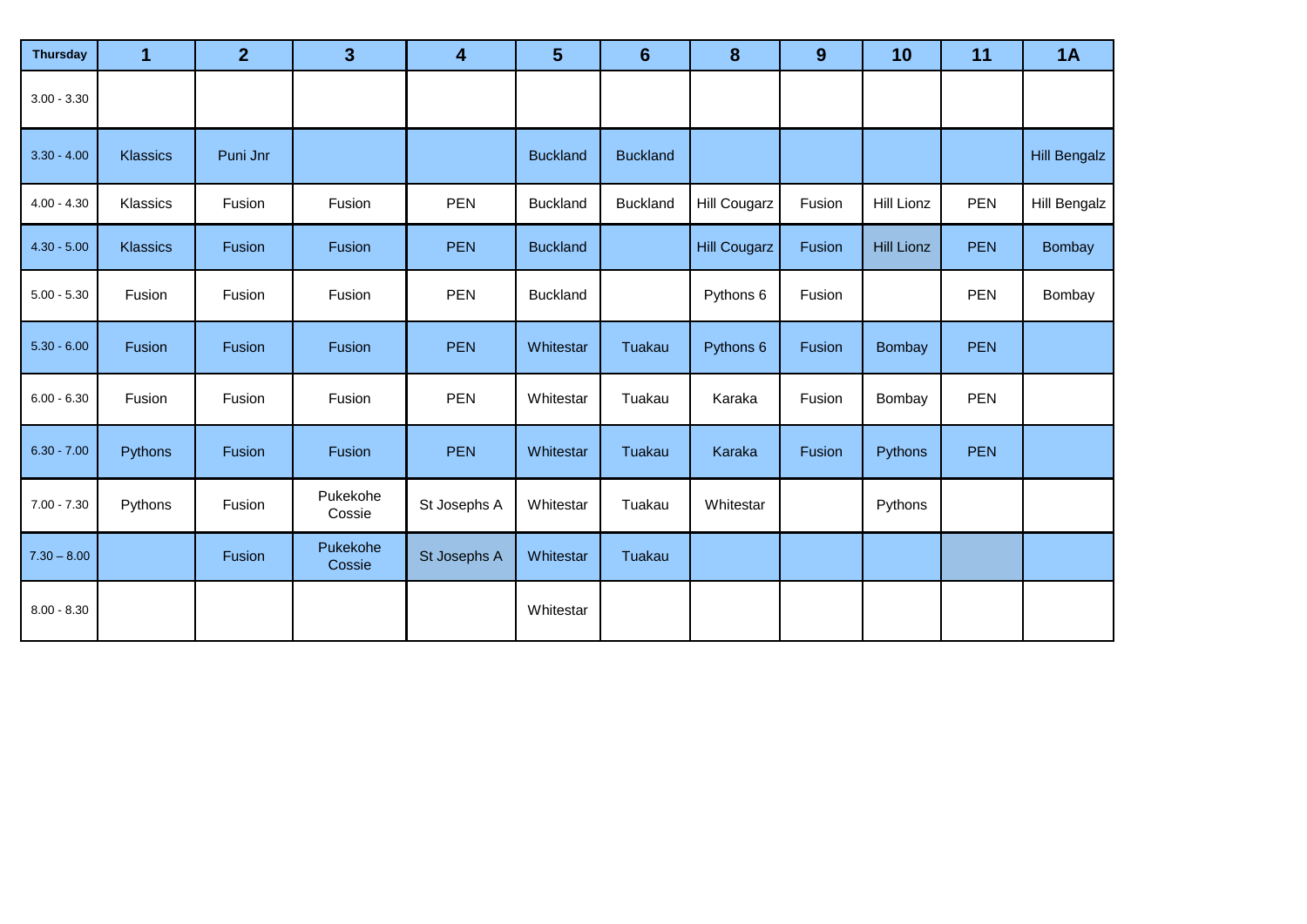| Friday        | $\overline{\mathbf{1}}$ | 2 <sup>1</sup> | $\overline{\mathbf{3}}$ | $\overline{\mathbf{4}}$ | $5\phantom{1}$ | $6\phantom{1}6$ | $\boldsymbol{8}$ | $\boldsymbol{9}$ | 10 | 11 |
|---------------|-------------------------|----------------|-------------------------|-------------------------|----------------|-----------------|------------------|------------------|----|----|
| $3.00 - 3.30$ |                         |                |                         |                         |                |                 |                  |                  |    |    |
| $3.30 - 4.00$ |                         |                |                         |                         |                |                 |                  |                  |    |    |
| $4.00 - 4.30$ |                         |                |                         |                         |                |                 |                  |                  |    |    |
| $4.30 - 5.00$ |                         | Karaka Pearls  |                         |                         |                |                 |                  |                  |    |    |
| $5.00 - 5.30$ |                         | Karaka Pearls  |                         |                         |                |                 |                  |                  |    |    |
| $5.30 - 6.00$ |                         |                |                         |                         |                |                 |                  |                  |    |    |
| $6.00 - 6.30$ |                         |                |                         |                         |                |                 |                  |                  |    |    |
| $6.30 - 7.00$ |                         |                |                         |                         |                |                 |                  |                  |    |    |
| $7.00 - 7.30$ |                         |                |                         |                         |                |                 |                  |                  |    |    |
| $7.30 - 8.00$ |                         |                |                         |                         |                |                 |                  |                  |    |    |
| $8.00 - 8.30$ |                         |                |                         |                         |                |                 |                  |                  |    |    |